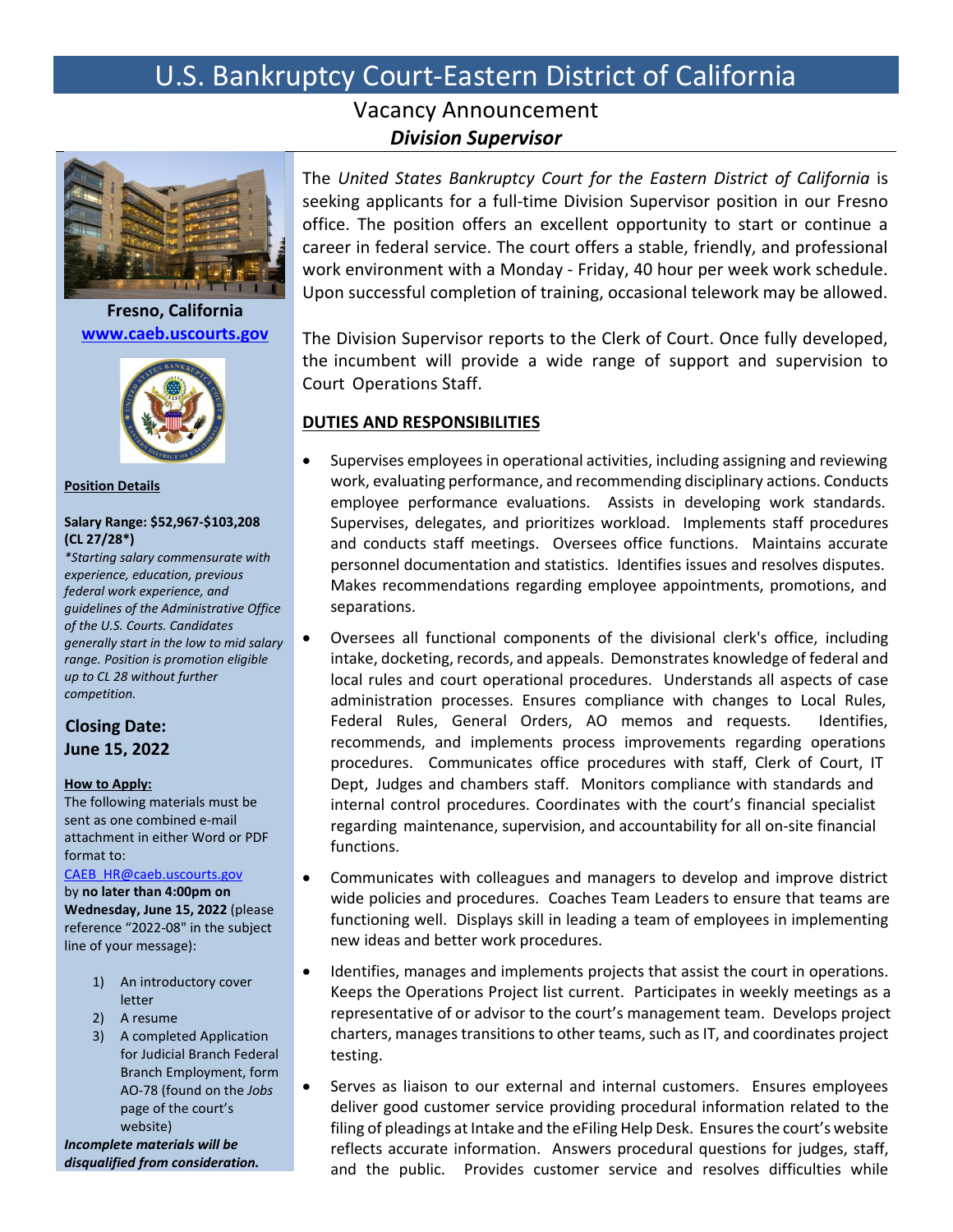## **Division Supervisor Opportunity Announcement #2022-08 Page 2 of 3**

#### **Benefits:**

- 11 Paid Holidays per year
- $\triangleright$  Accrual of paid vacation and sick leave
- $\triangleright$  Federal Employee Retirement System (FERS)
- $\triangleright$  Thrift Savings Plan (TSP)
- $\blacktriangleright$  Health Insurance
- Dental, Vision & Life Insurance
- $\triangleright$  Flexible Spending Accounts

#### **For more information about benefits go to[: www.uscourts.gov](http://www.uscourts.gov/)**

#### **Disclosures:**

-The Court reserves the right to modify the conditions of this announcement, or to withdraw the announcement, which may occur without prior written or other notice. -Only qualified applicants will be considered and participation in the interview process will be at the applicant's own expense. Relocation expenses will not be provided.

-Court employees serve under "Excepted Appointments" and are considered "at will" employees exempt from Federal Civil Service classifications and regulations. CA employment laws also do not apply. -Court employees are subject to a Code of Conduct. A copy can be found on the *Jobs>Your Employee Rights and How to Report Wrongful Conduct>Judicial Conduct and Disability Act* section of the court's website.

-The selected candidate must successfully complete an initial ten-year background investigation and every five years thereafter will be subject to an updated investigation like the initial one. All information provided is subject to verification and background investigation. False statements or omission of information on any application materials may be grounds for non-selection, withdrawal of an offer of employment, or dismissal after being employed. -Applicants must meet citizenship requirements to work for the United States government. Requirements can be found through the *Careers>Employment Information>Disclosures* section of the court's website a[t www.caeb.uscourts.gov.](http://www.caeb.uscourts.gov/) -Employees are required to use Electronic Funds Transfer (EFT) for payroll deposits. -*The court requires vaccination against COVID-19 as a condition of employment. The selected candidate will be required to report their COVID-19 vaccination status by completing an attestation form and providing proof of full vaccination prior to commencing employment.*

complying with regulations, rules, and procedures. Attends Attorney Advisory committee meetings. Attends and speaks at Bar functions as needed. Coordinates the work of the divisional office with other governmental agencies, court units, the Bar and the public.

- Coordinates Operations Training Team to ensure timely training of staff on policies, procedures, and internal controls. Trains Team Leaders and coaches and mentors staff. Makes recommendations regarding District Wide training needs. Ensures that training regarding job aids and new procedures is provided as needed and reflects current procedures.
- Assists the Management Team in defining and creating long- and short-term goals regarding the efficient functioning of the divisional office and district. Implements and monitors strategic plans for the accomplishment of goals.
- Delegates and distributes assignments and decisions appropriately. Provides guidance, direction, feedback, and accountability based on people's capabilities. Intervenes as needed to remove obstacles. Acts with a clear sense of ownership and ensures others do the same. Establishes responsibilities and processes for monitoring work and measuring results. Documents employee performance, procedures, rules and job expectations.
- Deals constructively with problems that do not have clear solutions or outcomes. Partners with management prior to taking disciplinary action as outlined in the personnel policy. Uses mediation and problem-solving skills when managing conflicts.
- Identifies and seizes new opportunities. Readily acts on challenges, without unnecessary planning. Stages activities with relevant milestones and schedules. Anticipates and develops effective contingency plans and adjusts accordingly. Orchestrates multiple activities simultaneously to accomplish a goal.
- Interacts appropriately with judges, chambers, management, outside agencies and public. Keeps management informed regarding sensitive and relevant issues. Navigates through the internal and judiciary structure to get things done. Is willing to champion an idea or position despite opposing ideas or opinions. Supports final decisions and displays a positive attitude during implementation.
- Is seen as direct and truthful. Keeps confidences. Can be counted on follows through on commitments. Shows consistency between word and actions. Takes personal responsibility for decisions, actions, and failures. Abides by the Code of Conduct for Judicial Employees and the Court's Personnel and Administrative Policy Manual.
- Makes sound decisions without knowing the total picture. Asks the right questions to accurately analyze situations. Uncovers root causes to difficult problems. Relies on a mixture of analysis, wisdom, experience, and judgment when making decisions. Evaluates pros and cons, risks and benefits of different solution options. Researches and develops a plan of action prior to seeking assistance. Learns quickly when facing new situations. Readily learns and adopts new technologies.
- Communicates effectively verbally and in writing. Attentively listens to others. Provides timely and helpful information to others across the court. Recommends and receives ideas, opinions and/or information of others readily and constructively. Responds effectively to the reactions and positions of others